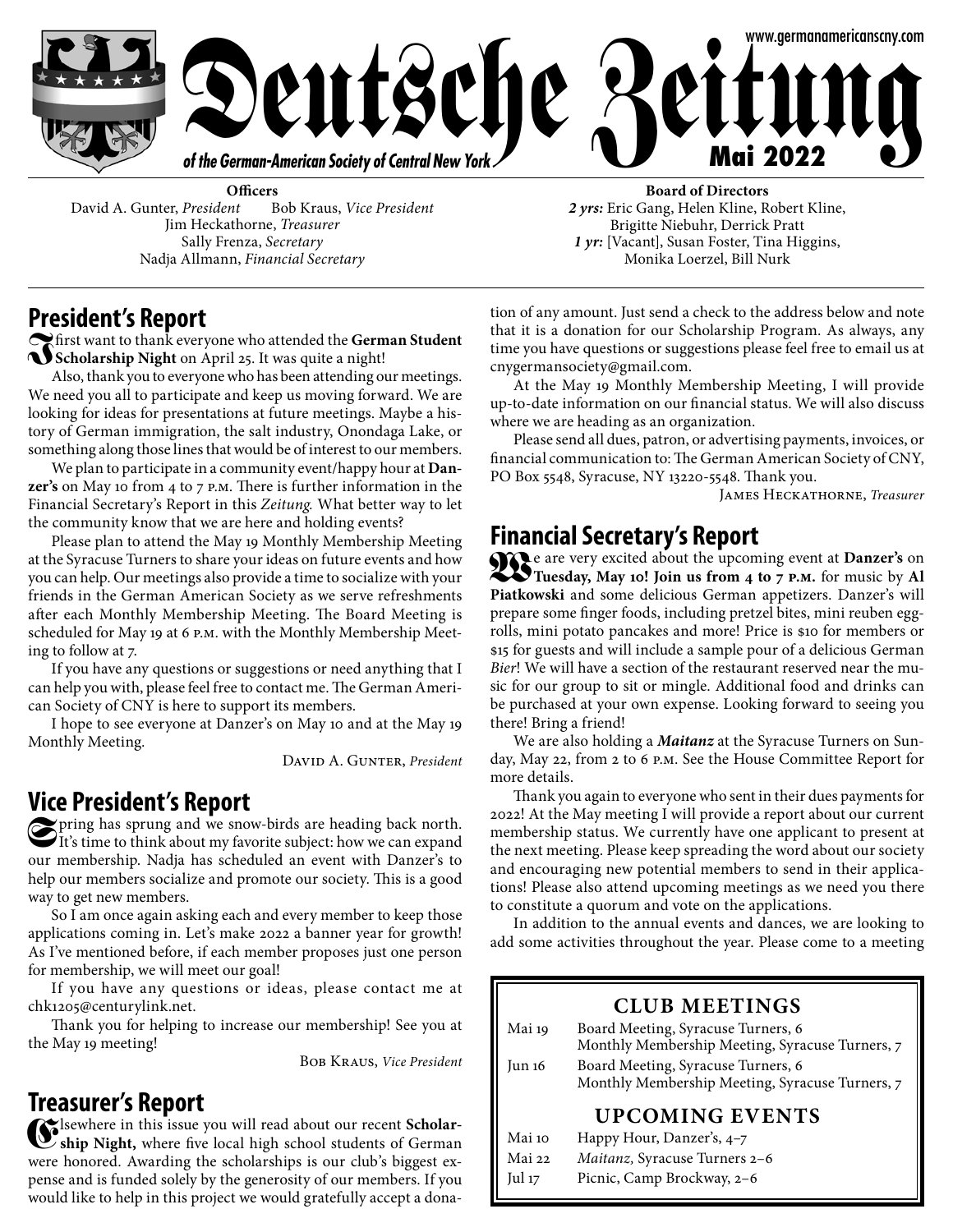or email us with suggestions and ideas of activities you would be interested in attending!

If you have anyone to propose for membership, have the person complete a membership application and forward it along with their \$25 check made out to The German American Society of CNY to: The German American Society of CNY, PO Box 5548, Syracuse, NY 13220-5548. Applications can be obtained at any meeting or event, on our website at www.germanamericanscny.com or by emailing us at cnygermansociety@gmail.com.

Don't forget to follow our CNY German American Society Facebook page and let us know what kinds of information and content you would like to see posted!

**Reminders:** If you will be away for an extended period of time, the *Zeitung* can be forwarded to you. Please contact the editor at 315-345-6253 or sallyzf@aol.com to arrange for this complimentary service. If you change your address, please email cnygermansociety@gmail.com, or contact the editor with the new information to ensure that the membership list is kept current and that *Zeitung* reaches you.

If you have any ideas or suggestions for activities you would like to see, please come to a Monthly Membership Meeting or email us!

To discuss any of the above areas or if you have questions regarding your dues or membership, please email cnygermansociety@gmail.com. Nadja Allmann, *Financial Secretary*

# **From the House Committee**

**O**ur *Maitanz* is scheduled for Sunday, May 22, from 2 to 6 p.m. at the Syracuse Turners, 619 N. Salina St. Music and entertainment will be provided by the **Syracuse Oktoberfest Band and Dancers.** It will be a fun night! So be prepared to laugh, sing, dance and share in the great *Gemütlichkeit!*

Back by popular demand: We will be serving our pork dinner, yams, mashed potatoes, gravy, sauerkraut, salad, veggies, stuffing, coffee, tea, and soda. Please feel free to bring a dessert if you would like. Adult beverages will be on sale at the bar. The cost is \$16 in advance or \$18 at the door. Please send your reservations to Brigitte Niebuhr, 319 W. Ostrander Ave., Syracuse, NY 13205 by May 17. Checks should be made out to The German American Society of CNY. No cash through the mail! Call or text Brigitte at 315-491-2573 or Sally at 315-345-6253 with any questions. **Stein Club** members: Your dinner will be covered by the Stein Club. Please call or text Bob Kline at 315-744-2647 by May 17 with your reservation. See you all at the *Maitanz!*

Please try to attend the May 19 Monthly Membership Meeting, at which time we will welcome your ideas and participation in planning for other events in 2022.

If you would like to be on the House Committee, please let us know at the meeting. Or if you would like more information, just give a call or text to Sally or Brigitte at the above numbers. We can use your help and suggestions. Thank you.

Sally Frenza & Brigitte Niebuhr, *House Committee*

# **Sunshine Lady**

**A** sympathy card was sent to the family of **Werner Buchmann,** who recently passed away. Werner could be seen at our meetings and social events. He, along with his wife Pat, also volunteered at Oktoberfest. Werner could be found in the kitchen at our last Christmas Party just a few months ago. A sympathy card was also sent to the family of lifetime member **John Geiss.** In years past he could be seen at Oktoberfest, our meetings, and on the dance floor at our social functions. Our thoughts and prayers are with the family and friends of these members.



**Just a reminder:** Please report any illnesses, deaths, monumental birthdays, anniversaries, etc. to me at 315-468-4541.

Thank you.

Margaretha Micho, *Sunshine Lady*

# **German Student Scholarship Night**

**What a night it was! Everyone really appeared to be having a** Surface of time. There was so much laughing, cheering, and positive vibes! Words cannot express the feeling that was in the air that night!

The following students will each be receiving an \$800 scholarship: **James Hoehner** and **Lucas Gascon** (Fayetteville-Manlius); **Carolyn Zedack** and **Lauren Salisbury** (Mexico High School); and **Nicholas Toomey** (Onondaga Central).

Congratulations to these fine students! Their picture was taken by **Grace Schell.**

Each recipient of a scholarship gave an acceptance speech in German and English. The great command these students have of the German language is remarkable!

I still have not completely recovered from this wonderful event. To see the students, their friends and family, as well as members of the German American Society all coming together to enjoy the *Gemütlichkeit* that night was something that will not soon be forgotten. When the **Syracuse Liederverein Quartet** was unable to attend due to illness, students, teachers, dancers, and some of our members all joined together to lead the German and American national anthems. It was just so wonderful and gave such a warm feeling to all be together.

Thank you to **John Besten** on guitar and **Ray Sturge** on trumpet for providing music. I even saw a few people dancing as they played. And, of course, the highlight was the **Syracuse Oktoberfest Dancers.**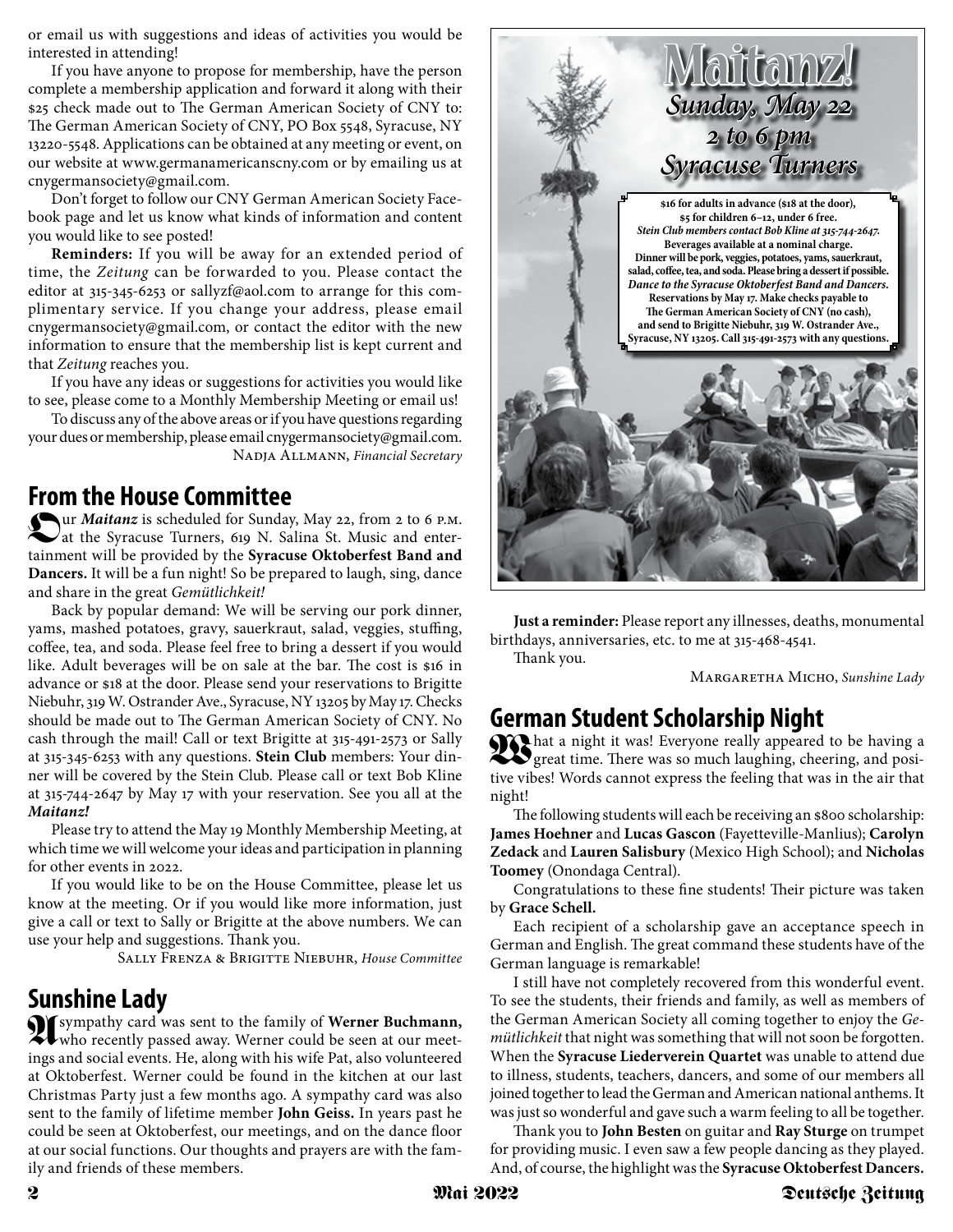

*The students are, left to right, Nicholas Toomey, Lauren Salisbury, Lucas Gascon, Carolyn Zedack, and James Hoehner.*

When they had some of the students join them for the pretzel dance it brought the house down. What fun!

One of our former scholarship recipients, **Kevin Quinn,** who is now the German teacher at Mexico High School, addressed the attendees in German and then translated it into English. Everyone enjoyed hearing from him. He had his own cheering section! I remember Kevin from when he gave his acceptance speech as a scholarship recipient. One of his goals was to become a German teacher and he did it!

Thank you to the two members of the Scholarship Committee who helped with this program: **John Besten** and **Tammy Gondeck.** Thank you to the German American Society for providing funding for this program and the Scholarship Night event. Also, member

**It's easy to get your name in print in the** *Zeitung***. All you need to do is send in a \$20 check made out to the German American Society of CNY to the Attention of the Editor at The German American Society of CNY, PO Box 5548, Syracuse, NY 13220-5548. Please note "Patron" on the message line of your check. It is now time for the current advertisers to renew. We look forward to another year in partnership with you in 2022.**

**Please contact the Editor at the contact information in this**  *Zeitung* **if you have any questions about becoming a Patron, or if you feel your name was removed from the Patron list in error. Thank you.**

### PATRONS

**Bruce Barnes Henry Beck** *in Memory of Virginia Bechteler* **Jack Bligh** *in Memory of Helga Bligh* **Cheryle & Michael Bockheim** *in Memory of* **Joseph Bockheim & Joseph & Katherine Evertz-Dillmann** *In Memory of* **Eric Doell Sally Frenza Dave Gunter Tina L. Higgins Udo John Fritz Kucinski John LaLande** *in Memory of* **Ludwig Müller Eric Lorenz Robert Oberst Barbara Omicinski John Ott & Janet Hamley-Ott** *in Memory of Their Parents* **Charles & Margaret Ott & Wally & Allyene Hamley Nicholas Pirro Willi Rohrbach** *In Memory of* **Richard Schoeck**

**Tina Higgins,** who came early to help with set-up, Treasurer **Jim Heckathorne,** who manned the check-in desk, and President **David Gunter,** who helped me with the presentations. If I've missed anyone, please let me know and you'll see your name in print next month.

I can't help saying again what a memorable night it was. Some of the parents, students, friends, and teachers came up to me after the event to say how much they enjoyed themselves and what a great thing it is that the German American Society does for these students. I had tears in my eyes because it made me feel so proud to be associated with this organization and to be part of this scholarship program for all twenty years. Thank you for providing me with this opportunity!

Now, as usual, my monthly pitch about the flag pins and gently used clothing. The German-American flag pins are \$3 and make get add-on gifts for any occasion. I have them at our meetings and they will also be available at any of our functions. There is also some gently used German clothing for sale, including a woman's large-size, navy blue boiled wool vest, a couple of white blouses, and a small child's *Bundhosen,* red checkered shirt, suspenders, and vest, as well as a couple of pairs of men's *Lederhosen* and some suspenders. Please call me if you are interested in any of these items. Clothing prices are negotiable. Any money raised from the sale of the pins or clothing goes toward the Scholarship Program. Thank you!

Sally Frenza, *Scholarship Chair*

## **From the Editor**

Will return in June.

**Remember:** If you have a German, Swiss, or Austrian holiday, tradition, or any topic that you would like me to write about, or if you have an article you've written and would like to see in print, just let me know.

Sally Frenza, *Editor*

# **Members and Friends**

Please try to support our *Zeitung* advertisers when you need the types of services they can provide. If you would like to advertise your business, it is \$30 for a small ad and \$60 for a double/large ad per year. Just send your check and how you would like your ad to appear to the attention of the Editor at The German American Society, PO Box 5548, Syracuse, NY 13220-5548. It is now time for the current advertisers to renew. We look forward to another year in partnership with you in 2022!

**The Syracuse Turners** is now operating on their normal schedule and are once again serving dinners on most Friday nights, including a tavern menu, their great fish, and usually a dinner special. Please contact them if you would like information regarding joining the Turners or their activities, or to check on their Friday dinners by calling 315-471-9851. I will post their summer hours in the next *Zeitung.*

Contact the *Zeitung!* **Mail:** Sally Frenza, 4 Commodore Cir., Baldwinsville, NY 13027 **Phone:** 315-345-6253 **E-mail:** sallyzf@aol.com 

**Deutsche Zeitung** volume xix, issue 5 Published monthly by the German-American Society of Central New York P.O. Box 5548, Syracuse, NY 13220-5548